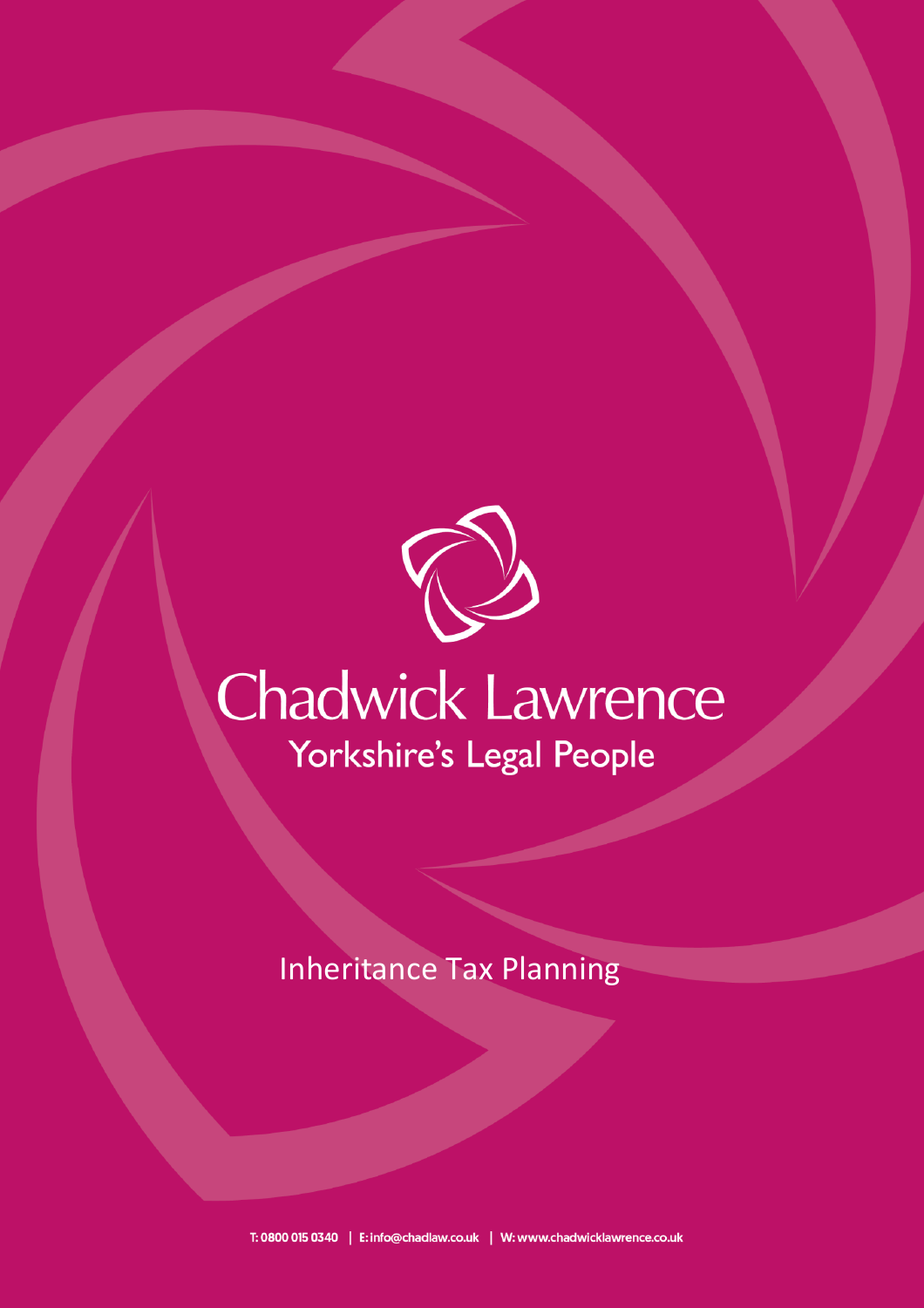

## **Inheritance tax planning**

It is important to consult the methods of reducing your potential inheritance tax liability as soon as possible and to review this with a professional periodically to consider any legal developments.

### **Under what circumstances is Inheritance tax payable?**

Normally when someone passes away, inheritance tax is payable on all assets over £325,000 (the 'nil rate band') at the rate of 40%. An individual may also have an additional allowance of up to £175,000 currently, called the 'residence nil rate band', if their residence passes to direct descendants.

Any assets passing to a spouse, civil partner or charity are exempt from inheritance tax so, if the first spouse does not use up their whole nil rate band, on the second spouse's death the first spouse's unused nil rate band can be transferred. Similarly, the second spouse can transfer the first spouse's unused residence nil rate band meaning that a married couple may have up to one million pounds free of tax.

Due to the complexity of ensuring that the entire million is available on the second spouse's death, it is important to seek legal advice in tax planning. This advice must go hand in hand with ensuring that your Will is currently drafted to guarantee the maximum of all nil rate bands.

#### **What can I do to reduce my inheritance tax bill?**

Inheritance tax is calculated by adding the value of the deceased's assets at the date of death to the value of any gifts made within the 7 years prior to death and the value of gifts made where the donor has reserved a benefit in the item.

To reduce the value of an individual's estate, gifts up to £3,000 a year (called the 'annual exemption') are exempt from inheritance tax. If an individual's total gifts per annum exceeds £3,000, these are potentially exempt from inheritance tax.

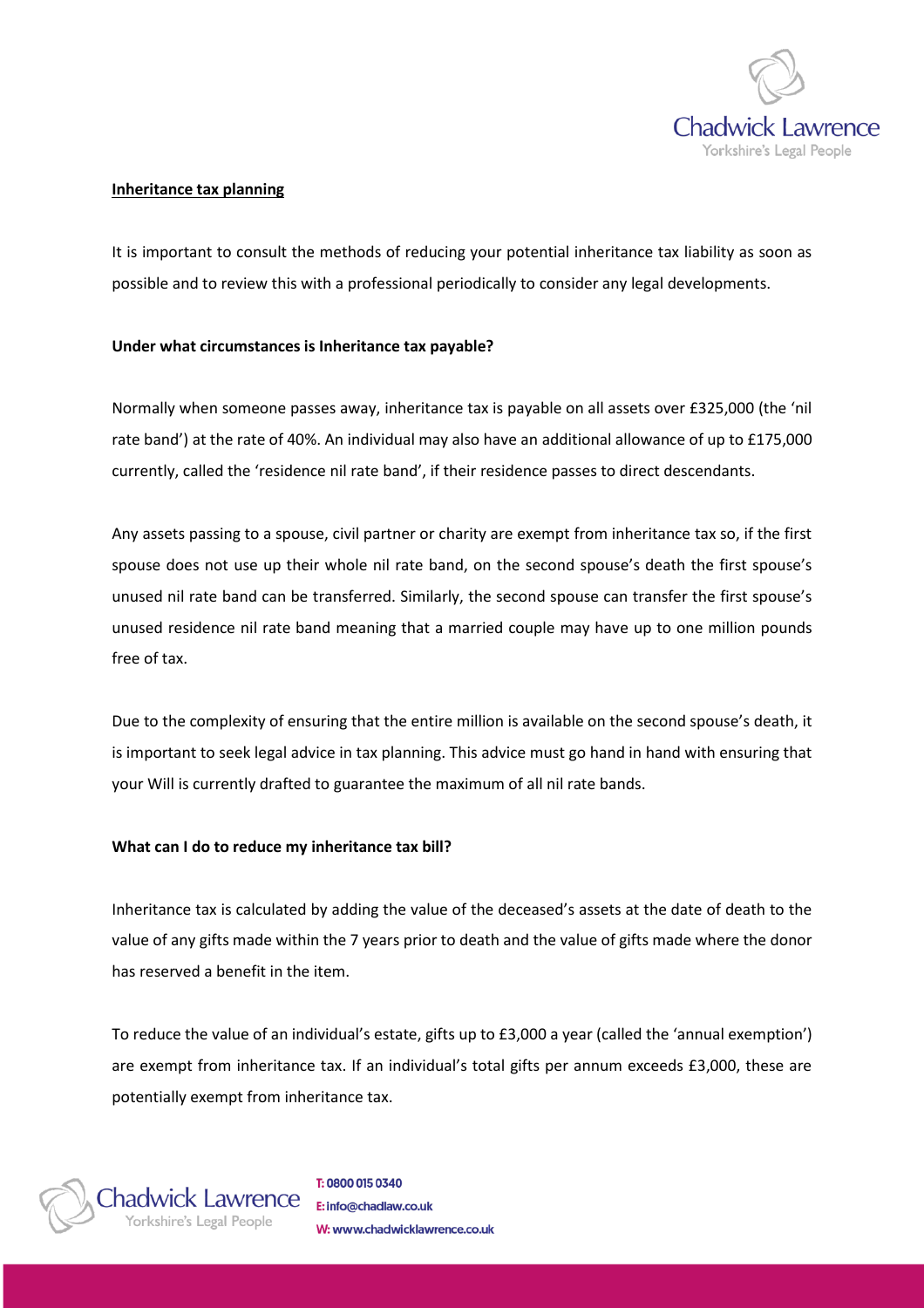

This means that if the individual survives 7 years from making that gift, it will not be included in the value of the deceased's estate on death (subject to the 'reservation of benefit provisions). If the individual passes away within 7 years, the value of the gift will be included as part of the deceased's estate.

Gifts to a spouse, civil partner or to charity are also exempt from inheritance tax and their value will not be included in the estate even if the person passes away within 7 years.

Other lifetime transfers that are exempt from inheritance tax are:-

- Gifts made from normal expenditure of income, provided that the donor is left with enough income to maintain their usual standard of living.
- Small gifts of up to £250 to any individual;
- Gifts on the occasion of a wedding and civil partnership. A parent can gift £5,000, each grandparent can gift £2,500 and any other person can gift £1,000 without any tax implications.

On death, certain reliefs such as business property relief or agricultural property relief may apply depending on the circumstances. Also, if an individual passes 10% or more of their estate to charity, the lower rate of tax at 36% applies on any chargeable sum rather than the 40% standard rate.

# **What about anti-avoidance measures?**

An individual must be careful when gifting large sums of money as some provisions are in place to avoid intentional reduction of assets for the sole purpose of avoiding paying inheritance tax or care home fees. If sums are given away for the purpose of avoiding care home fees, this might be viewed as an intentional deprivation of assets and be accounted for in the calculation to determine who pays the nursing home fees.



T: 0800 015 0340 E: info@chadlaw.co.uk W: www.chadwicklawrence.co.uk